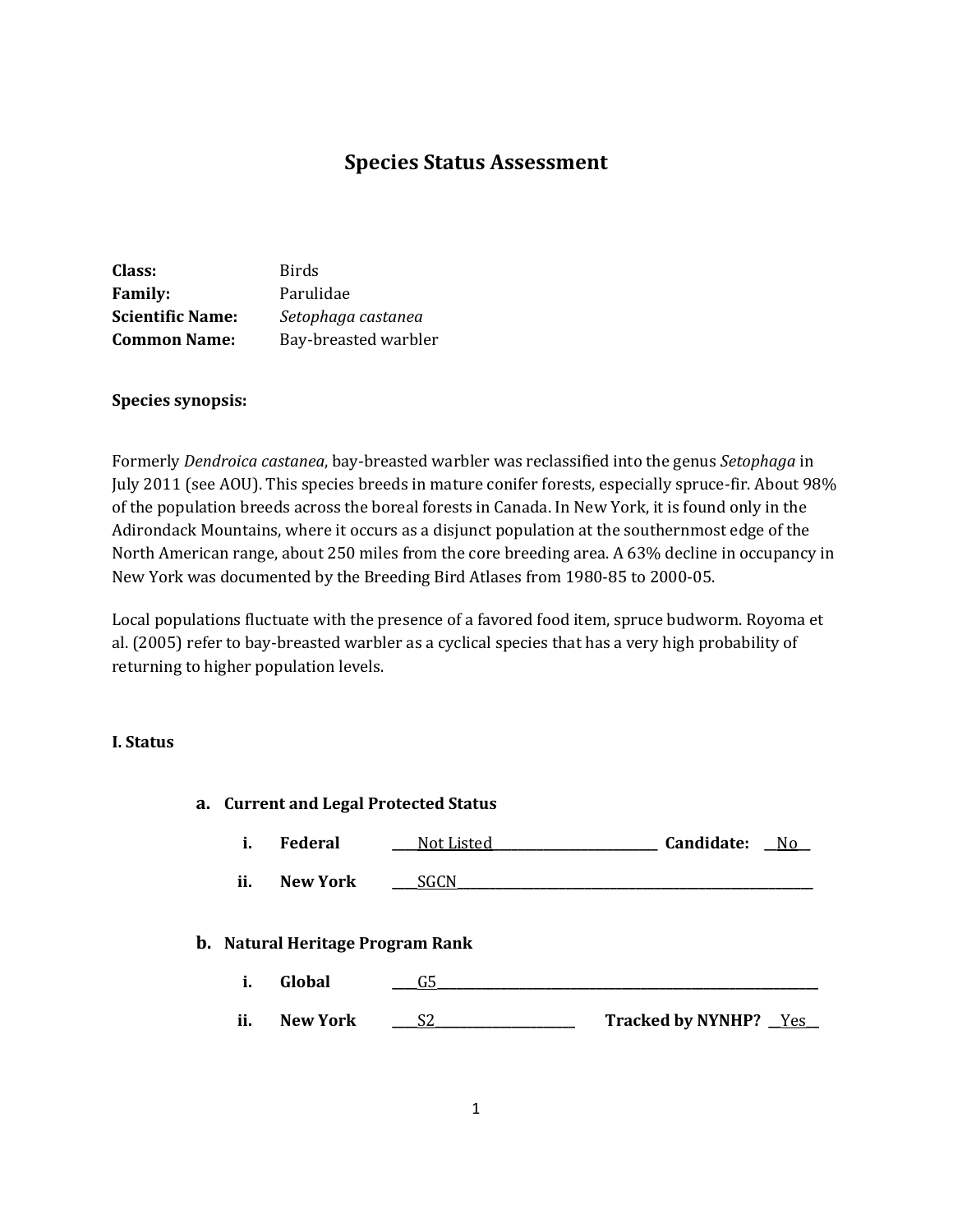# **Other Rank:**

IUCN Red List Category: LC - Least concern Partners in Flight – Watch List

### **Status Discussion:**

 $\mathbf{b}$ .

Bay-breasted warbler is a rare breeder in New York. It is widespread in Canada, and rarely occurs in the Adirondack region. It was found in the Tug Hill region during the first Breeding Bird Atlas, but not during the second. It is a fairly common migrant in western New York. It is ranked as imperiled in New York and critically imperiled in Vermont, but as secure in adjacent states and provinces.

# **II. Abundance and Distribution Trends**

#### **a. North America**

| ___ declining <u>X</u> increasing ____stable ____unknown              |
|-----------------------------------------------------------------------|
|                                                                       |
| ___ declining ___ increasing ___ ___ ___ ___ ___ ___ ___ unknown      |
|                                                                       |
|                                                                       |
|                                                                       |
|                                                                       |
| ___ declining <u>X</u> increasing _____stable ____unknown             |
|                                                                       |
|                                                                       |
|                                                                       |
|                                                                       |
| Regional Unit Considered: ______ Atlantic Northern Forest (BBS trend) |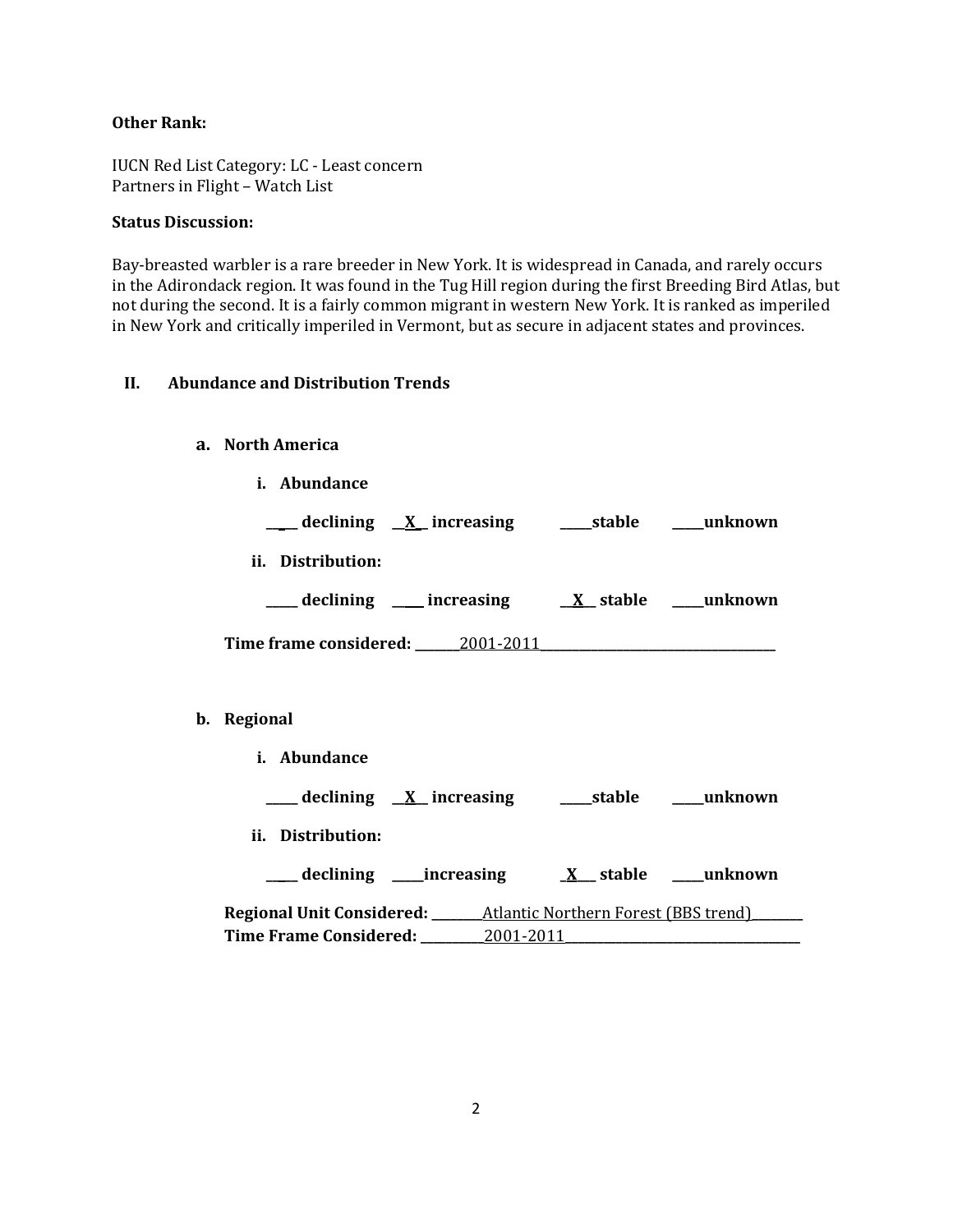**c. Adjacent States and Provinces**

| <b>CONNECTICUT</b>                                                    | Not Present $X_{-}$      | No data $\_\_\_\_\_\_\_\_\_\_\_\$   |
|-----------------------------------------------------------------------|--------------------------|-------------------------------------|
| <b>MASSACHUSETTS</b>                                                  | Not Present $\mathbf{X}$ | No data $\_\_\_\_\_\_\_\_\_\_\_\_\$ |
| <b>NEW JERSEY</b>                                                     | Not Present $X_{-}$      | No data $\_\_$                      |
| <b>PENNSYLVANIA</b>                                                   | Not Present $\mathbf{X}$ | No data ______                      |
| <b>ONTARIO</b>                                                        |                          |                                     |
| i. Abundance                                                          |                          |                                     |
| <u>X</u> declining ____increasing _______ stable _____unknown         |                          |                                     |
| ii. Distribution:                                                     |                          |                                     |
|                                                                       |                          |                                     |
| Time frame considered: _abundance: 1966-2009; distribution: 1981-2005 |                          |                                     |
|                                                                       |                          |                                     |
| <b>QUEBEC</b>                                                         |                          |                                     |

# **i. Abundance \_\_X\_\_ declining \_\_\_\_\_increasing \_\_\_\_\_stable \_\_\_\_\_unknown ii. Distribution: \_\_X\_\_ declining \_\_\_\_\_increasing \_\_\_\_\_stable \_\_\_\_\_unknown** Time frame considered: \_\_\_\_\_1970-2009\_\_\_\_\_\_\_\_\_\_\_\_\_\_\_\_\_\_\_\_\_\_\_\_\_\_\_\_\_\_\_\_\_\_\_\_\_\_\_\_\_\_ Listing Status: \_\_\_\_\_\_\_\_\_\_\_\_\_\_\_\_\_Not Listed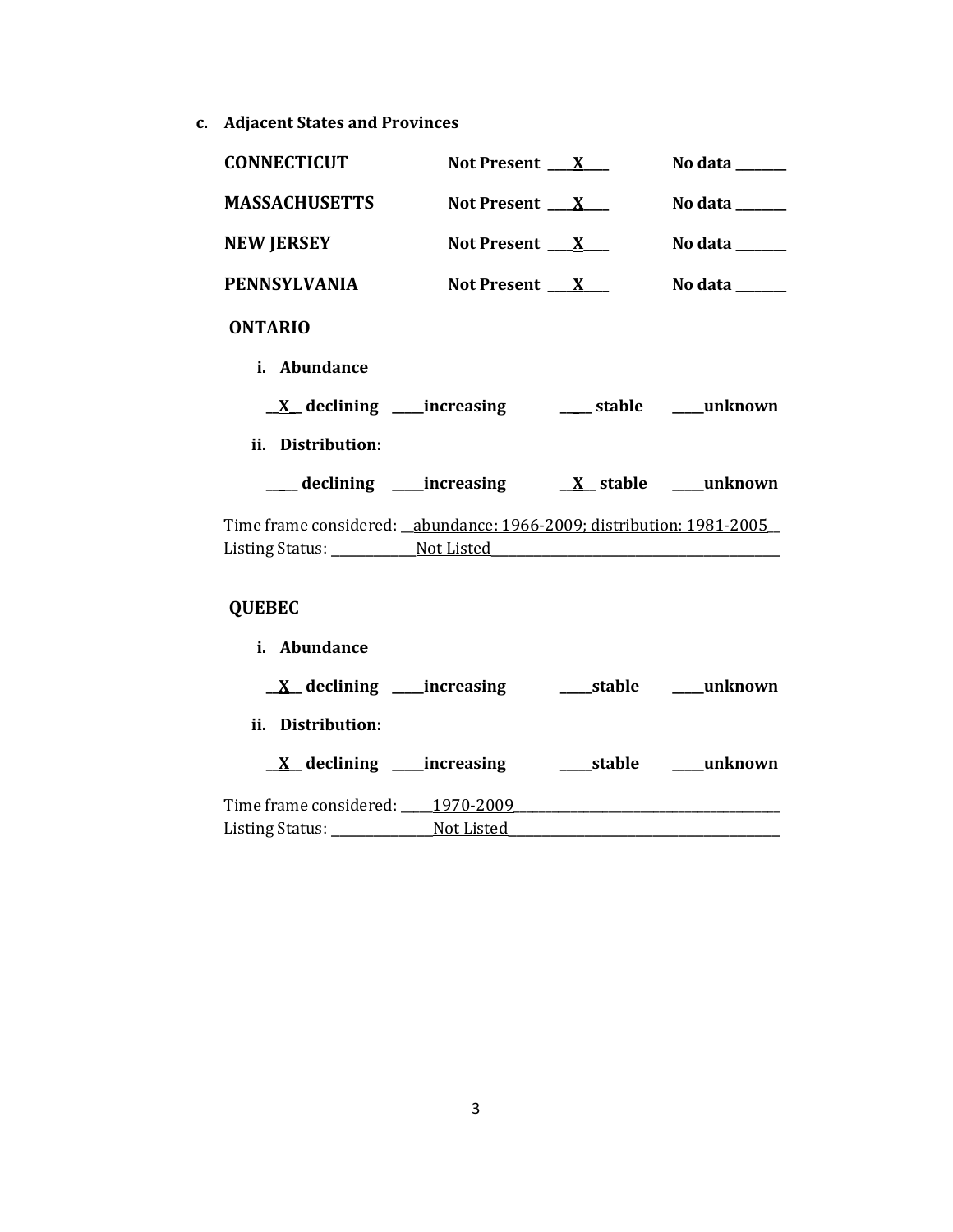#### **VERMONT**

| i. Abundance                                                            |  |
|-------------------------------------------------------------------------|--|
| <u>X</u> declining ____increasing ________ stable _____unknown          |  |
| ii. Distribution:                                                       |  |
| ___ declining _X_ increasing ____ stable ___ unknown                    |  |
| Time frame considered: __abundance: 1966-2009; distribution: 1981-2005_ |  |
|                                                                         |  |
| New York                                                                |  |
| <i>i.</i> Abundance                                                     |  |
|                                                                         |  |
| ii. Distribution:                                                       |  |
|                                                                         |  |
| Time frame considered: <u>__1980-85 to 2000-05</u>                      |  |

### **Monitoring in New York.**

**d. New York**

The Wildlife Conservation Society has conducted surveys for boreal breeding birds at a number of locations the Adirondack Park since 2003 (Glennon 2010). Bay-breasted warbler is one of 12 target species.

#### **Trends Discussion:**

Bay-breasted warbler populations fluctuate markedly with the abundance of spruce budworm (Venier et al. 2009). In Canada, which contains more than 90% of its range, the bay-breasted warbler declined 3% annually from 1970 to 2009 and 5.2% annually from 1989 to 2009. In North America, the bay-breasted warbler has increased an average of 2.7% per year from 2001-2011 (Sauer et al. 2012). In New York, the Breeding Bird Atlas documented a 63% decline in occupancy from 1980-85 to 2000-05. Sauer et al. (2012) have suggested that declines in the New York from 2001-2011 are approximately 5.4% per year, which indicates a 43% decline in abundance over the period. However, Sauer et al. (2012) advise that these data should be used cautiously as they may have some deficiencies.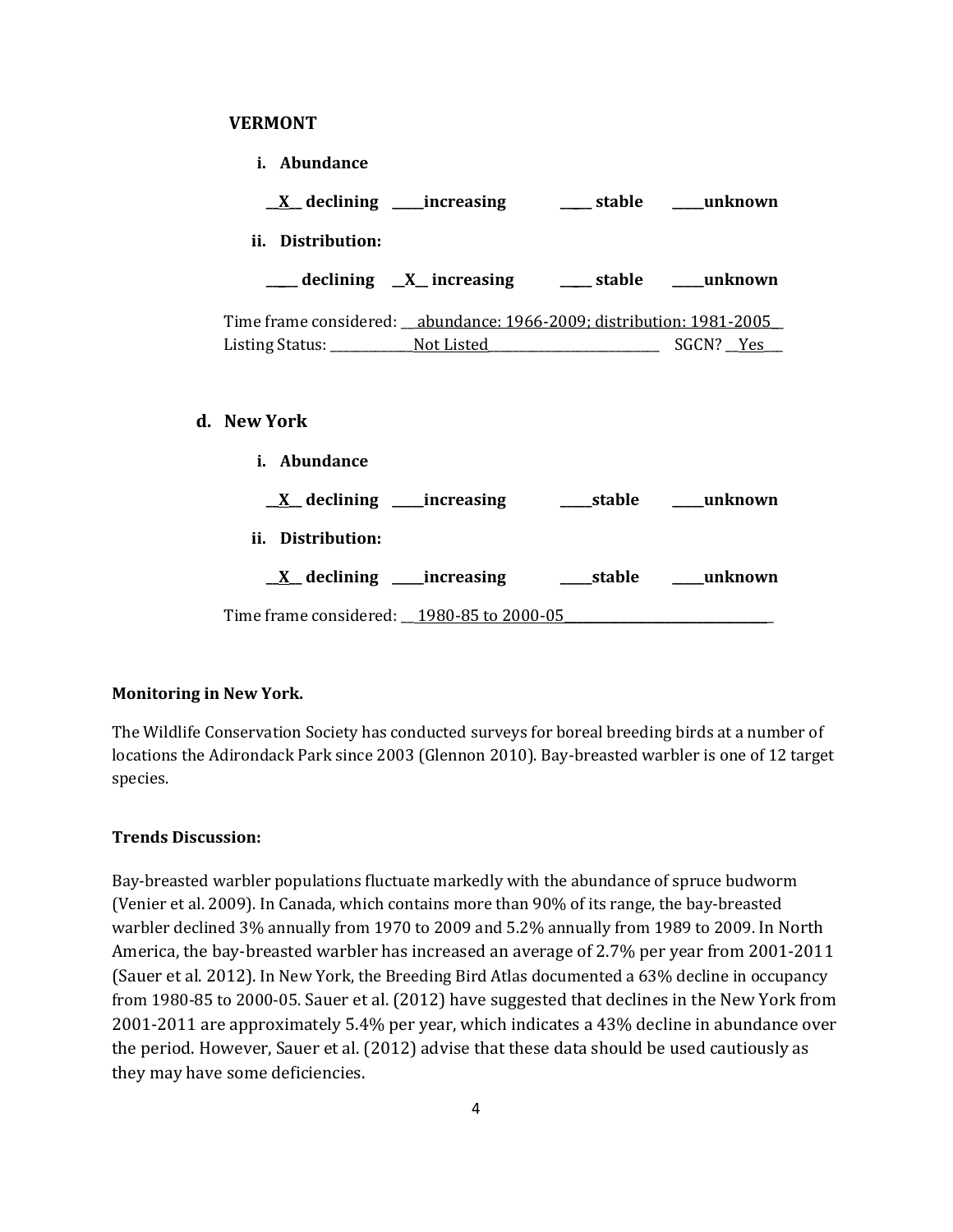The Wildlife Conservation Society conducted point counts for 12 boreal species at 59 locations in the Adirondack Park from 2007-2011. Fewer than five detections were obtained for bay-breasted warbler, which prevented occupancy modeling.



**Figure 1**: Distribution of bay-breasted warbler in North America (Birds of North America Online).



**Figure 2**. Bay-breasted warbler occurrence in New York State during the second Breeding Bird Atlas (McGowan and Corwin 2008).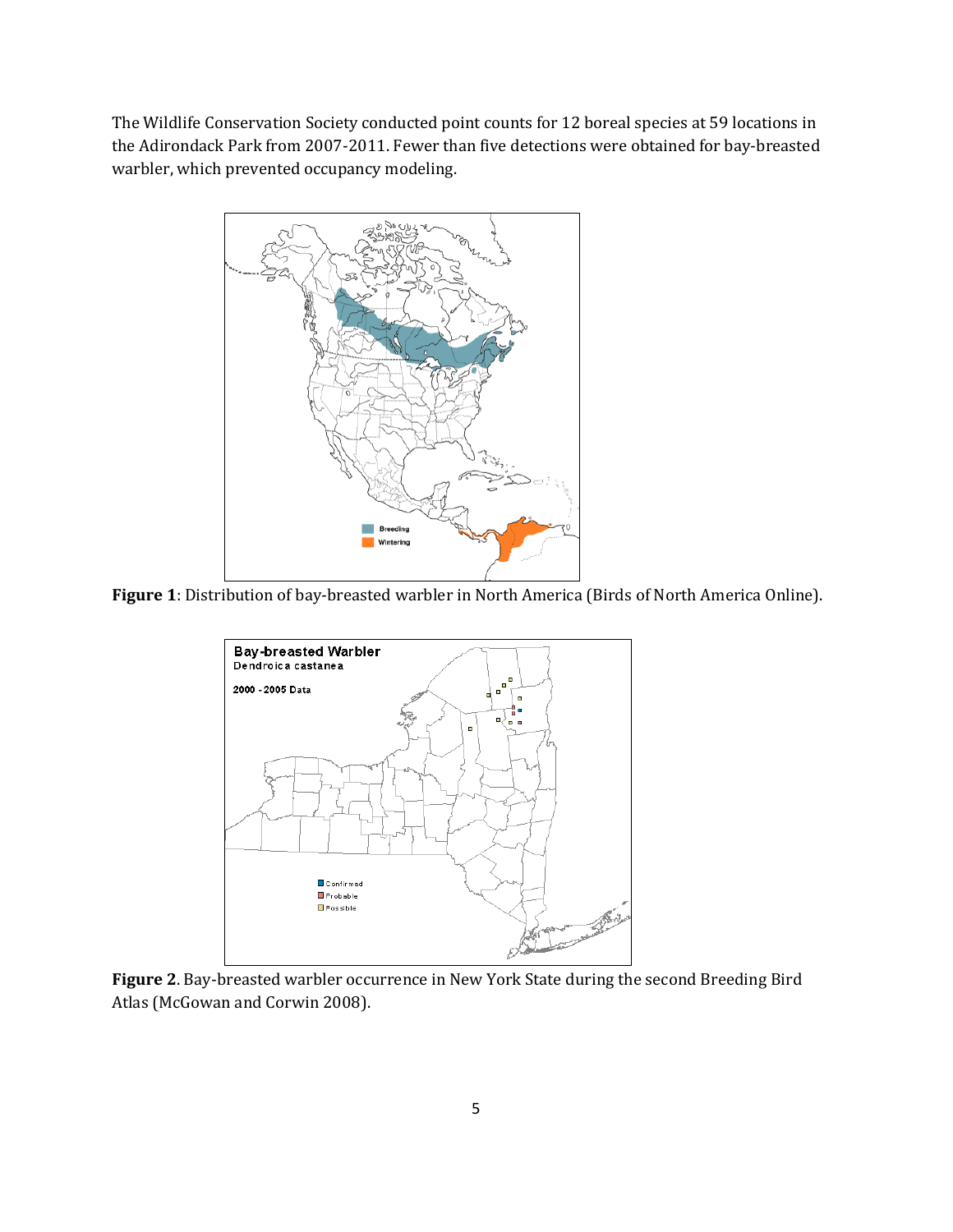

**Figure 3**. Change in Bay-breasted warbler occurrence in New York State between the first Breeding Bird Atlas and the second Breeding Bird Atlas (McGowan and Corwin 2008).



**Figure 4**: Conservation status of bay-breasted warbler in North America (NatureServe 2013).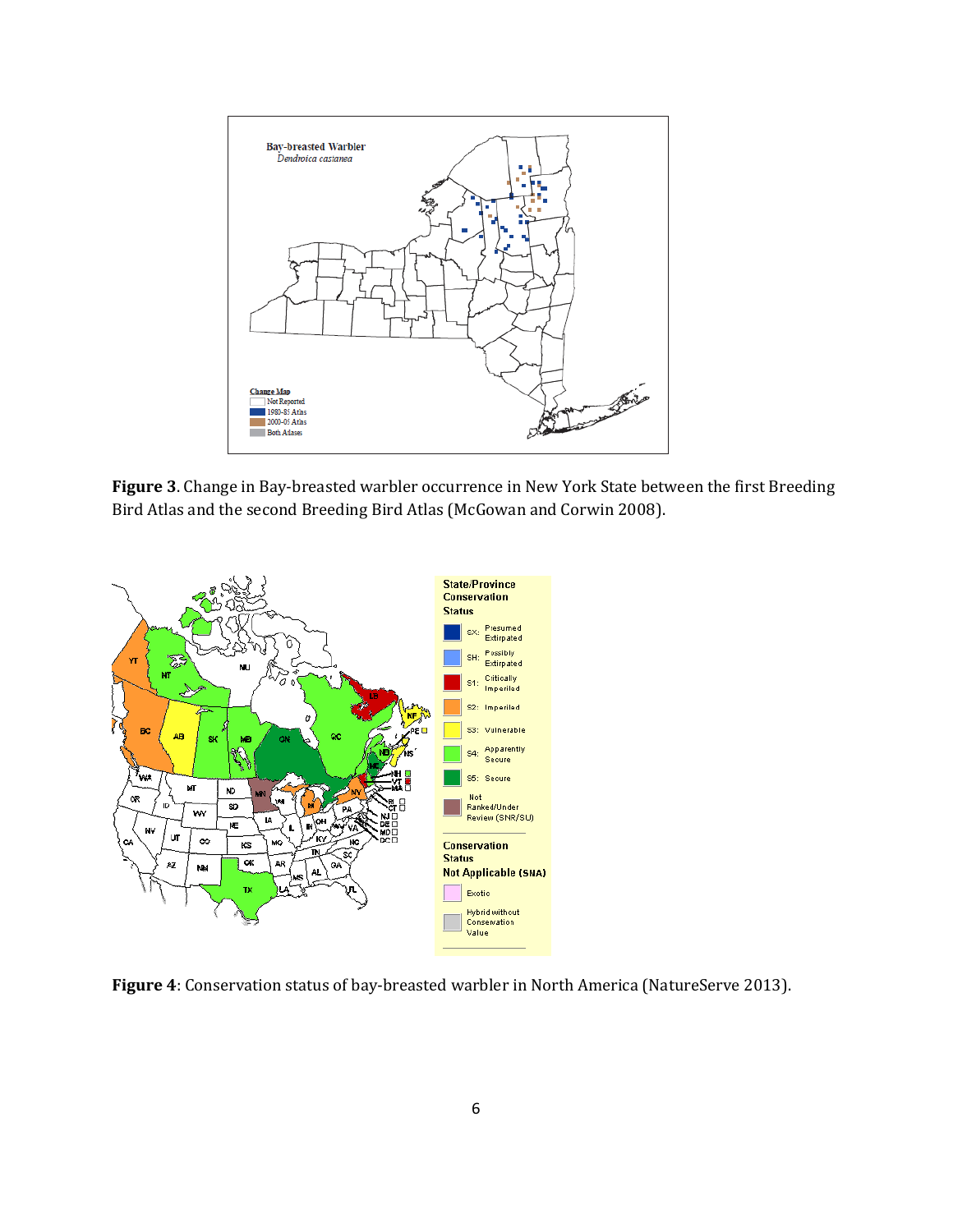#### **III. New York Rarity, if known:**

| <b>Historic</b> | # of Animals | # of Locations | % of State   |
|-----------------|--------------|----------------|--------------|
| prior to 1970   |              |                |              |
| prior to 1980   |              |                |              |
| prior to 1990   |              | 32 blocks      | $\mathbf{U}$ |

#### **Details of historic occurrence:**

Bay-breasted warbler was established as breeding species in New York in 1926 with a female feeding young in Essex County (Levine 1998). Bull (1974) noted just 11 nests. The first breeding bird atlas (1980-85) documented occupancy in 32 survey blocks, less than 1% of the state.

| Current | # of Animals | # of Locations | % of State |
|---------|--------------|----------------|------------|
|         |              | 12 blocks      | 10/2       |

# **Details of current occurrence:**

The second breeding bird atlas (2000-05) documented occupancy in 12 survey blocks, less than 1% of the state. This is a decline of 63% since 1980-85.

### **New York's Contribution to Species North American Range:**

| <b>Distribution</b> (percent of NY where species occurs) |           | <b>Abundance</b> (within NY distribution) |  |
|----------------------------------------------------------|-----------|-------------------------------------------|--|
| $X_{-}$                                                  | $0 - 5\%$ | __ abundant                               |  |
|                                                          | $6 - 10%$ | common                                    |  |
|                                                          | 11-25%    | <sub>__</sub> fairly common               |  |
|                                                          | 26-50%    | uncommon                                  |  |
|                                                          | $>50\%$   | $\underline{X}$ rare                      |  |

# **NY's Contribution to North American range**

- $X = 0.5\%$
- $-6-10\%$
- $\frac{11-25\%}{ }$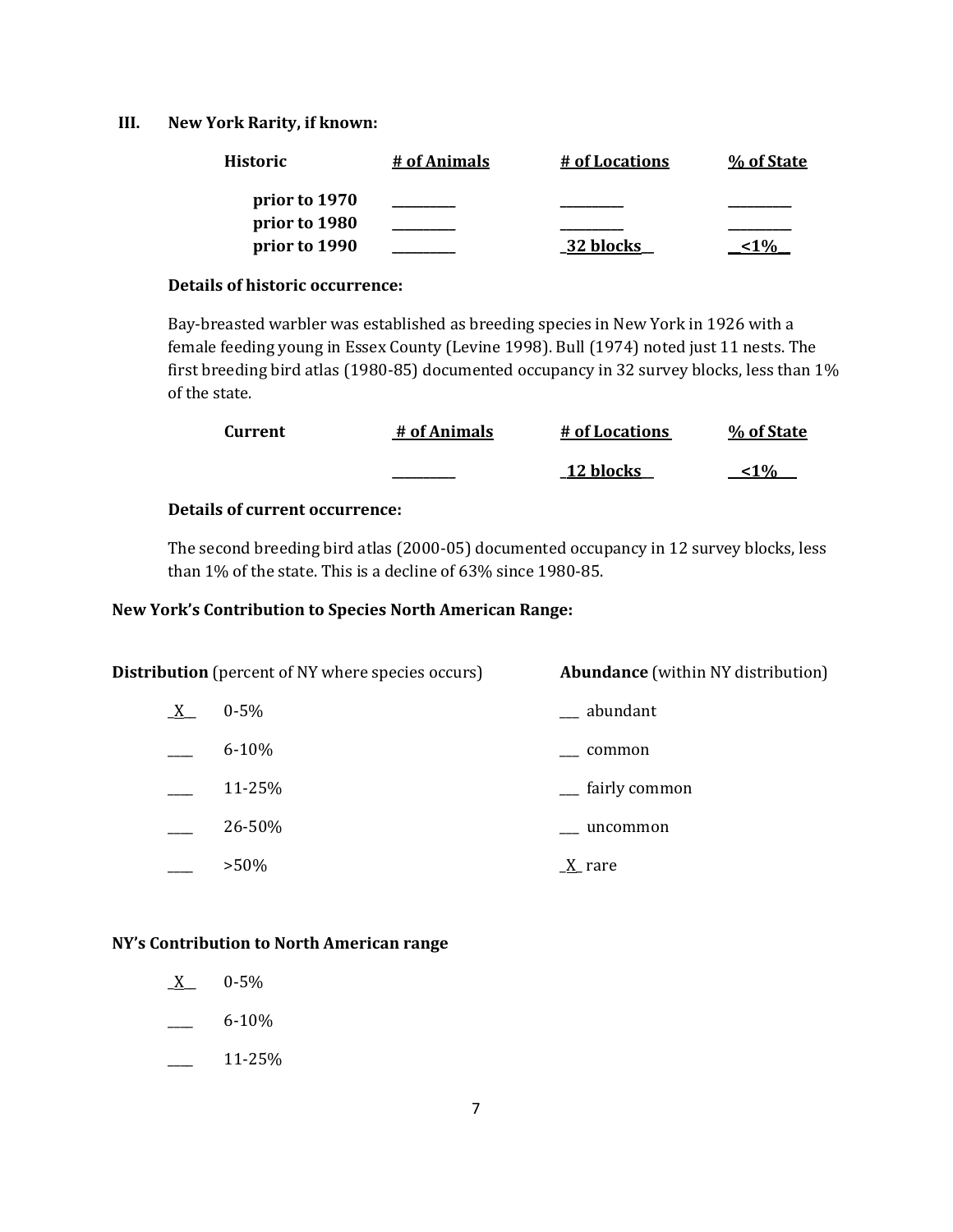\_\_\_\_ 26-50%

\_\_\_\_ >50%

# **Classification of New York Range**

\_\_\_\_ Core

\_\_\_\_\_ Peripheral

 $X$  Disjunct

#### **Distance to core population:**

**\_\_\_~**250 miles

# **IV. Primary Habitat or Community Type:**

- 1. Spruce-Fir Forest and Flats
- 2. Conifer Forest Swamp
- 3. Mountain Spruce-Fir Forests
- 4. Mixed Hardwood Swamp

# **Habitat or Community Type Trend in New York:**

| <b>Declining</b>           | $X$ Stable | Increasing | Unknown |
|----------------------------|------------|------------|---------|
|                            |            |            |         |
| <b>Habitat Specialist?</b> |            | X Yes      | No      |
| <b>Indicator Species?</b>  |            | <b>Yes</b> | No      |

# **Habitat Discussion:**

Bay-breasted warbler nests in mature conifer forest, especially spruce/fir with only a scattering of deciduous trees and often near water, but it appears to expand its habitat into young and intermediate aged stands in response to budworm outbreaks. Peterson (1988) summarized the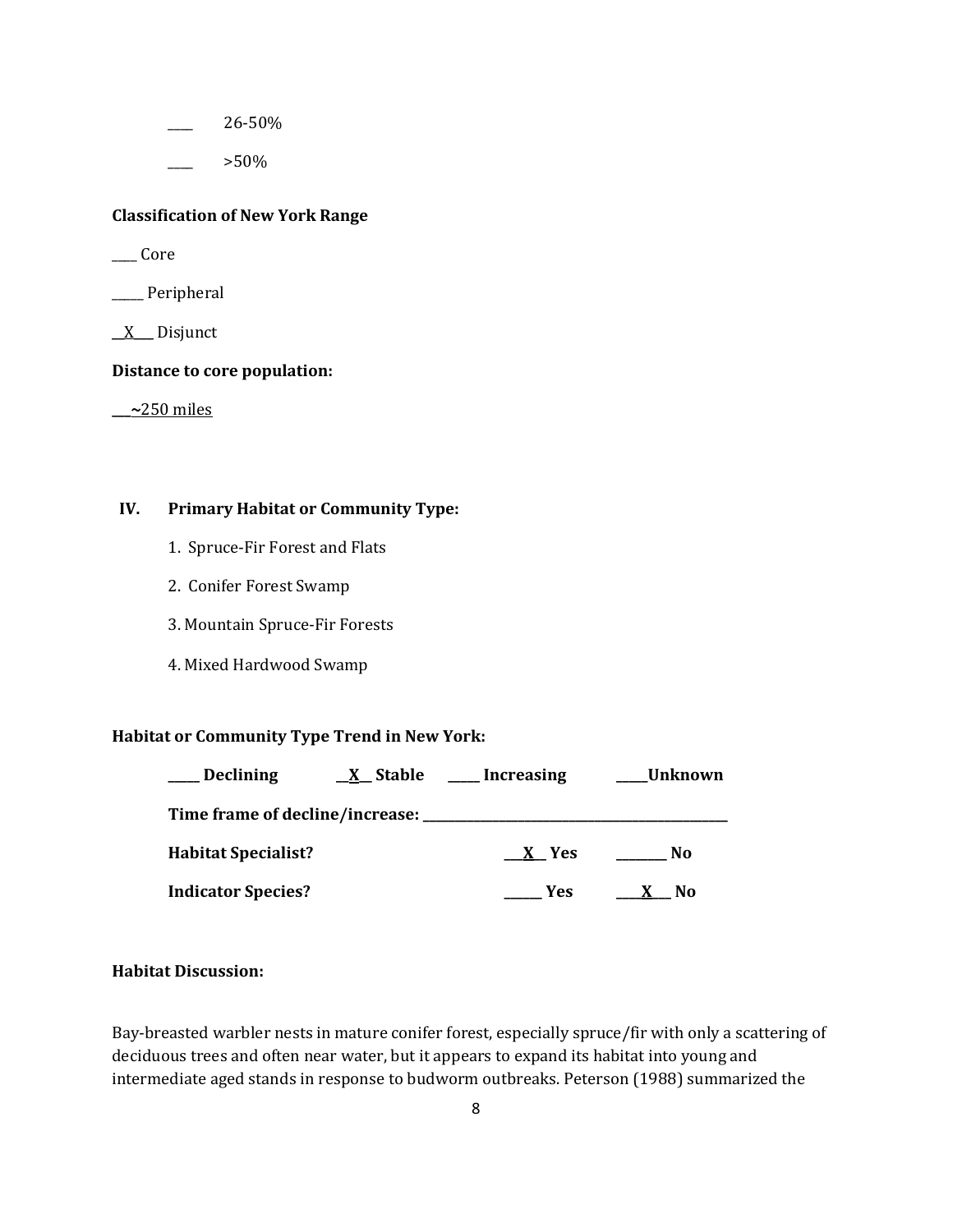habitat use to include Norway spruce plantations—one near a large open bog—and a variety of tree species including balsam fir, hemlock, pine, birch, willow, and shrubs. Peterson (1988) also noted that breeding frequently occurred in these forest types along rivers, open water courses, sluggish streams, and beaver ponds.

# **V. New York Species Demographics and Life History**

**\_\_X\_\_ Breeder in New York**

**\_\_X\_\_ Summer Resident**

**\_\_\_\_\_ Winter Resident**

**\_\_\_\_\_ Anadromous**

**\_\_\_\_\_ Non-breeder in New York**

- **\_\_\_\_\_ Summer Resident**
- **\_\_\_\_\_ Winter Resident**
- **\_\_\_\_\_ Catadromous**
- **\_\_\_\_\_ Migratory only**
- **\_\_\_\_\_Unknown**

#### **Species Demographics and Life History Discussion:**

There is no information on age at first breeding, intervals between breeding, reproductive success, and little data on predation or competition.

#### **VI. Threats:**

Illinois and Wisconsin have documented mortality of bay-breasted warblers from collisions with towers during fall migration. In Illinois, 237 birds were killed on one night (Seets and Bohlen 1977). Arnold and Zink (2011) classified bay-breasted warbler as the North American landbird species that most frequently collides with towers.

Warming temperatures could result in the eventual loss of boreal habitat in New York. In an assessment of vulnerability to predicted climate change conducted by the New York Natural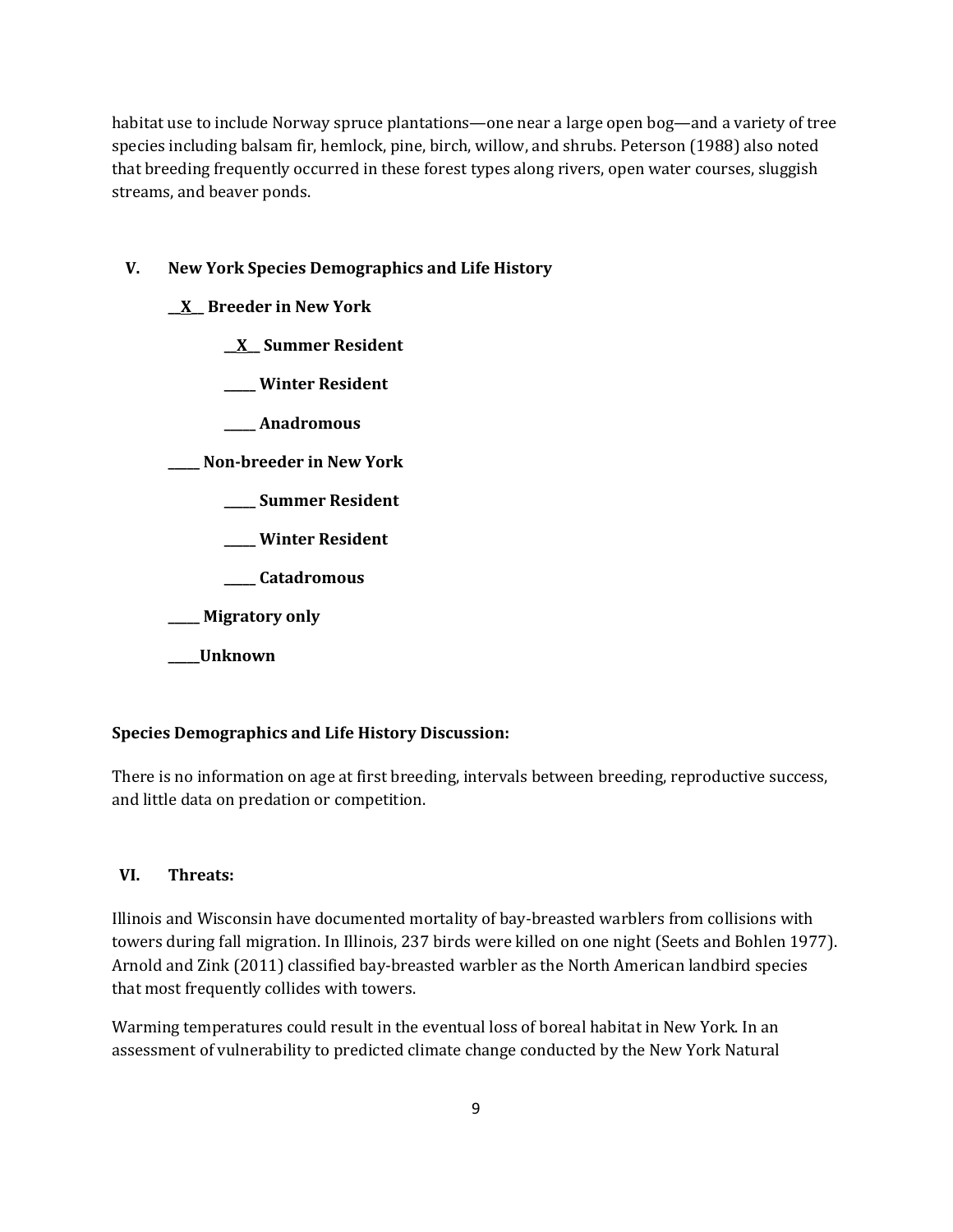Heritage Program, bay-breasted warbler was identified as a second-priority species whose sensitivity should be assessed in the future (Schlesinger et al. 2011).

Acid deposition can reduce the vitality or outright kill conifer forests, can reduce prey quantity, and could be reducing populations of land snails, which are an important source of calcium during the breeding season. Osborne et al. (2011) showed that the effects of mercury can be exacerbated in boreal species that use high-acid habitats such as peatlands.

In eastern Canada, shorter forest-cutting cycles, which reduce the area of mature forests, and planting of black spruce and jack pine (*Pinus banksiana*), which are more resistant to spruce budworm, will both contribute to creating less attractive breeding habitat for this warbler (Erskine 1992). There is also evidence that bay-breasted warblers are sensitive to landscape-level forest composition. Drolet et al. (1999) found that bay-breasted warblers were absent from landscapes with <55% forest cover, and Hobson and Bayne (2000a) found that bay-breasted warblers were virtually absent from a fragmented landscape while being common in nearby contiguous forest. They have also been found to avoid riparian and upland leave strips of width 32-132m (Meiklejohn and Hughes 1999, Potvin and Bertrand 2004).

Their wintering habitat in Central and South America is in a relatively restricted area that is subject to habitat loss through development and deforestation (Morton 1992). Neotropical migrants face additional threats on wintering grounds and during migration including loss and degradation of wintering habitat, exposure to unregulated contaminants, and collision with various structures such as powerlines, towers, and turbines. In some areas, hunting remains a problem.

# **Are there regulatory mechanisms that protect the species or its habitat in New York?**

\_\_\_\_\_ No \_\_\_\_\_ Unknown

\_\_\_X\_\_\_ Yes

Bay-breasted warbler is protected under the Migratory Bird Treaty Act of 1918.

# **Describe knowledge of management/conservation actions that are needed for recovery/conservation, or to eliminate, minimize, or compensate for the identified threats:**

The NY Comprehensive Wildlife Conservation Strategy (CWCS; NYSDEC 2005) states the need for a management plan for high-altitude conifer forest birds that incorporates the results of the 2004 State Wildlife Grant study on boreal forest birds (Glennon 2010). Conservation actions following IUCN taxonomy are categorized in the table below.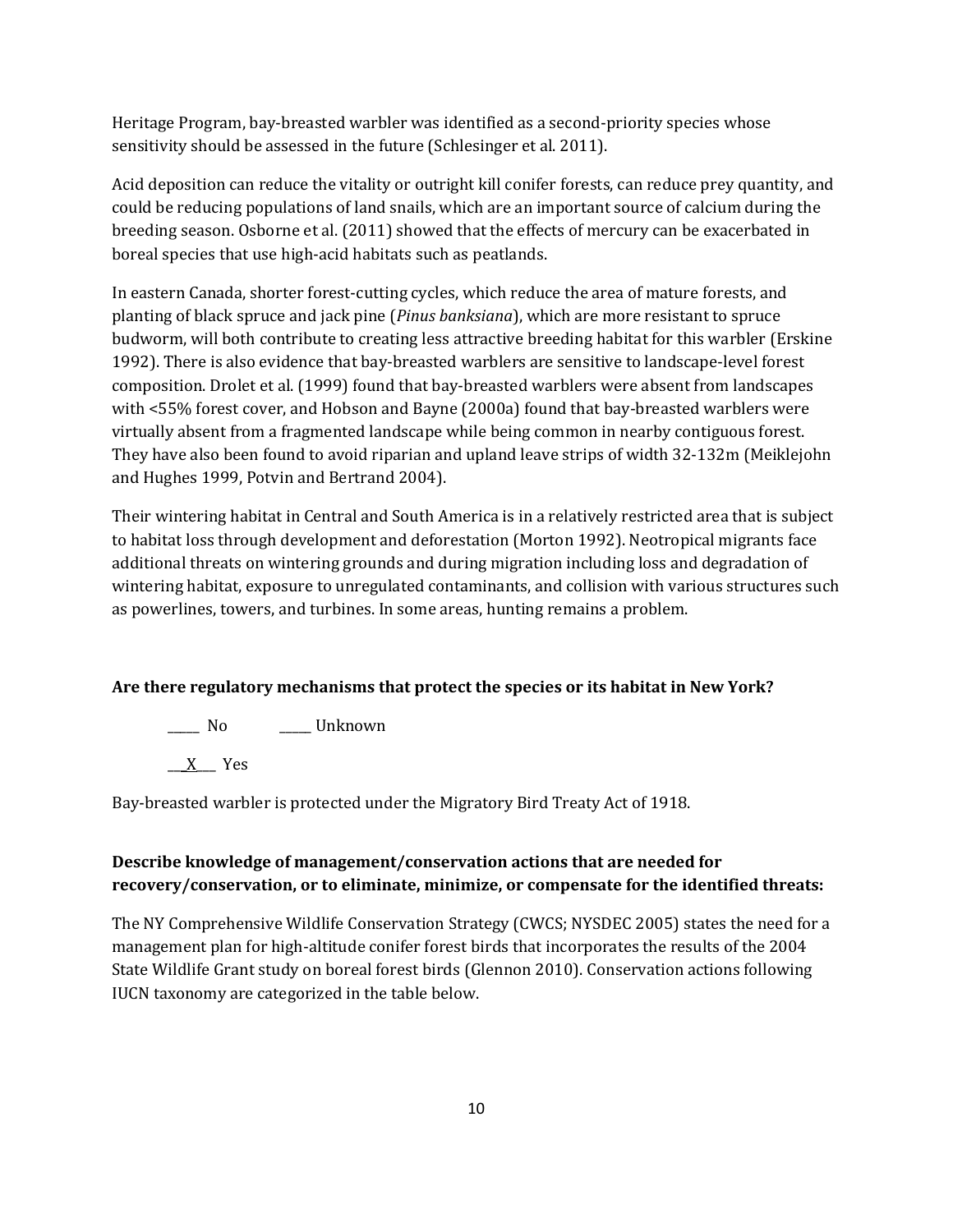| <b>Conservation Actions</b> |                      |
|-----------------------------|----------------------|
| <b>Action Category</b>      | Action               |
| Land/Water Management       | Site/Area Management |

The Comprehensive Wildlife Conservation Strategy (NYSDEC 2005) includes recommendations for the following actions for boreal forest birds, which includes bay-breasted warbler.

# **Habitat monitoring:**

Conduct field studies to determine causes for declines of species known to be declining. **Habitat research:**

Complete an inventory and analysis of the distribution and abundance of boreal species. **Population monitoring:**

Develop a long term monitoring program to determine population trends of boreal forest birds.

# **State land unit management plan:**

Review Department wildfire management for Forest Preserve lands.

# **VII. References**

Andrle, R.F. and J.R. Carroll, eds. 1988. The Atlas of breeding birds in New York State. Cornell University Press, Ithaca, NY.

Arnold T. W. and R.M. Zink. 2011. Collision Mortality Has No Discernible Effect on Population Trends of North American Birds. PLoS ONE 6(9): e24708. doi:10.1371/journal.pone.0024708

Bull, J. 1974. Birds of New York State. Doubleday/Natural History Press, Garden City, NY. [Reprinted by Cornell University Press, Ithaca, NY, 1985.]

Erskine, A. J. 1992. Atlas of breeding birds of the maritime provinces. Nimbus Publ. Ltd. and Nova Scotia Mus. Halifax, NS.

Glennon, M. 2010. Distribution and abundance of boreal birds in the Adirondack Park. Final Report to the New York State Department of Environmental Conservation. Wildlife Conservation Society, Saranac Lake, NY.

Levine, E. 1998. Bull's birds of New York State. Comstock Publishing Associates, Ithaca, NY.

McGowan, K.J. and K. Corwin, eds. 2008. The second Atlas of breeding birds in New York State. Cornell University Press, Ithaca, NY.